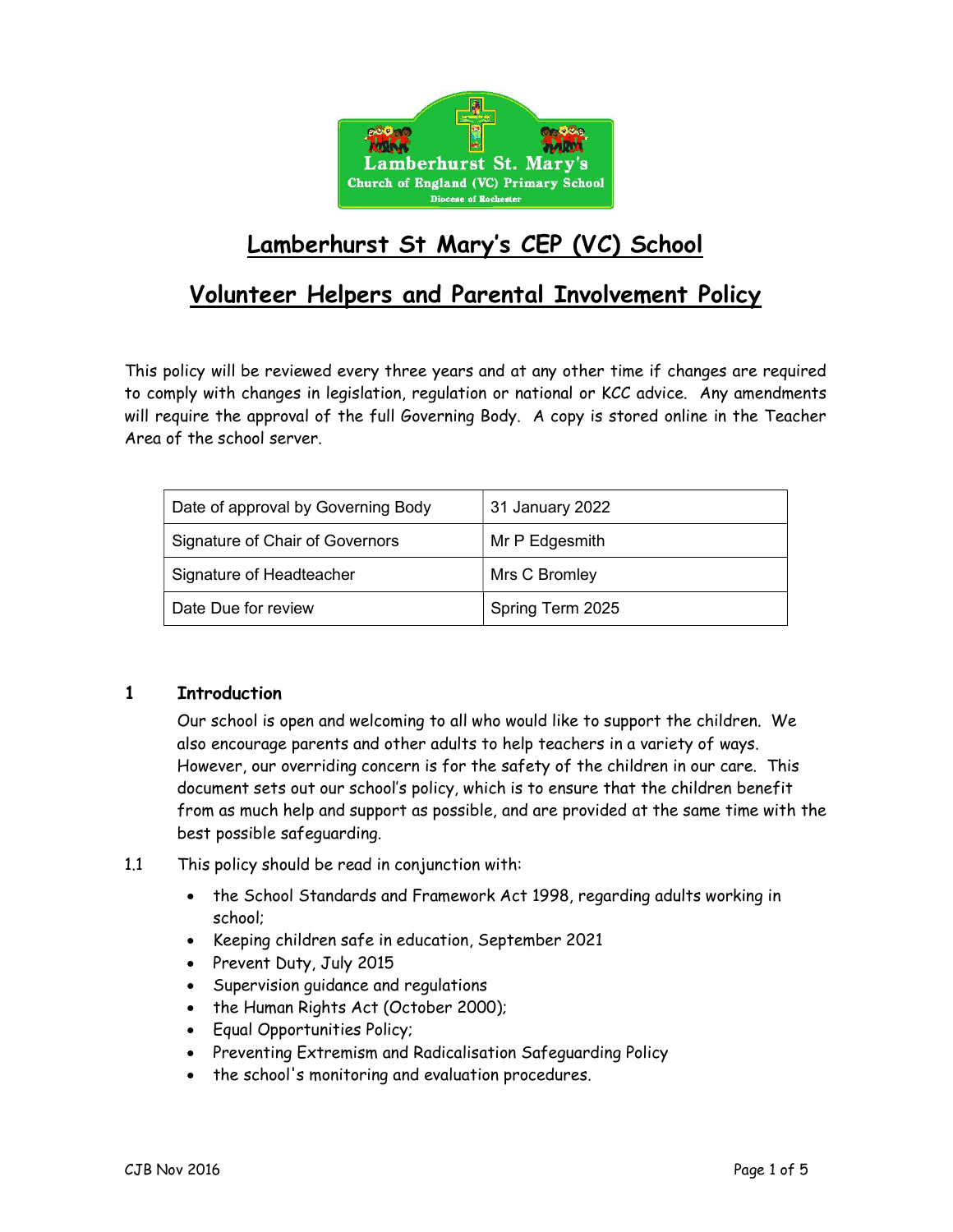1.2 All parents and carers are equally valued as part of our school community. Children's learning is improved when we work in partnership with their parents or carers, and their wider family. We therefore believe in close cooperation with all families, and in regular consultation between the home and the school.

### 2 Aims and objectives

- 2.1 Our aims through parental involvement are:
	- to enhance the learning experiences of all pupils;
	- to encourage parents and carers to be involved in the children's learning;
	- to provide a partnership between home and school, seeking to ensure that families feel welcome and valued;
	- to ensure that maximum use is made of all these adults' skills to enrich learning opportunities.

#### 3 Involvement in the life of the school

- 3.1 Our school is open to parents and carers at all reasonable times.
- 3.2 Families are invited to regular events, activities and celebrations that are organised by the school or the PTA. These occasions provide an opportunity to celebrate the success of the school, talent in our school and the pupils' work.
- 3.3 Weekly newsletters are sent home via Parentmail and published on the school website.

#### 4 Involvement in children's learning

- 4.1 Parents and carers can liaise with teachers via 'Home /School Contact Books' and before and after school on an informal basis on most days, although we do encourage appointments for non urgent matters.
- 4.2 Appointments to see a teacher or the Headteacher can be made through the school office, and can be set up for as soon as required in most instances.
- 4.3 There are opportunities for parents and carers to have a formal discussion with their child(ren)'s teacher at Parent Consultations, which are held three times per year. Teachers value these opportunities to celebrate successes, review learning targets and listen to parental views. Pupils with additional needs will also have opportunities to meet more regularly as required.
- 4.4 An annual report on each child's academic and personal development is made available in the summer term and a 'Mid-Year Report' in February of the spring term. Parents and carers are strongly encouraged to attend summer term consultations to discuss the contents of the 'end of year' report.
- 4.5 Regular curriculum and safeguarding updates and attachments feature in our newsletters to assist parents and carers in supporting their child(ren)'s learning and wellbeing.
- 4.6 Policy documents, schemes of work and National Curriculum guidance are readily available for parents and carers to view. Most are published on our school website.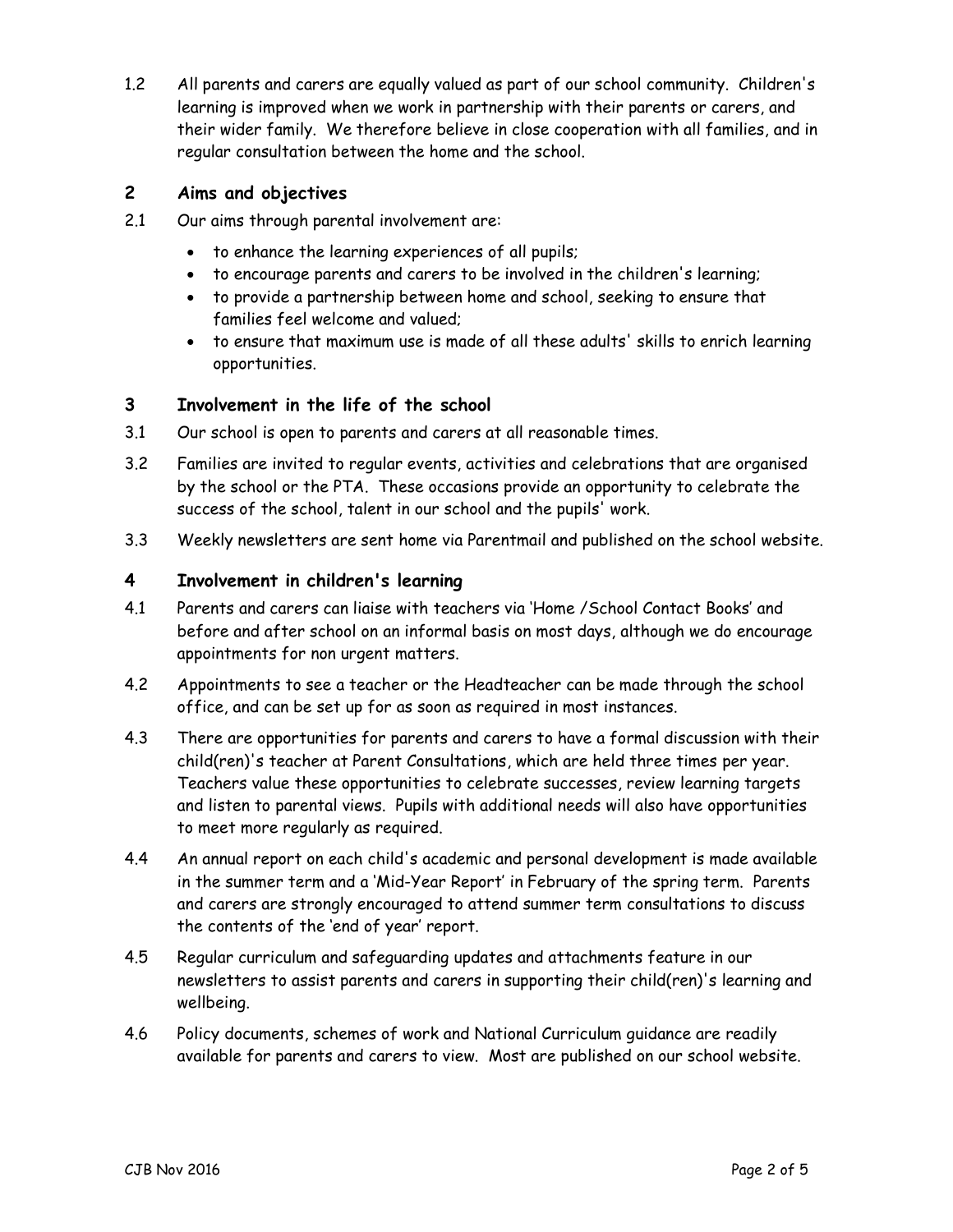- 4.7 'Curriculum Maps' are sent to each family at the start of each term via Parentmail and are also published on the school website. These detail the aspects of learning that each child will undertake, and how families might support that learning, e.g. by visiting museums, galleries, websites, etc.
- 4.8 Home Contact books detail specific daily requirements and provide opportunity for short messages between home and school.
- 4.9 Home learning tasks are recorded in 'Home Learning Log' books and we value parental support regarding the completion of these tasks.
- 4.10 National Curriculum assessments as well as records of progress and achievement are also readily available, as appropriate, to each child.
- 4.11 Parents and carers are invited to our regular services and assemblies which include opportunities for pupils to demonstrate their skills and learning.

## 5 Categories of adults in school

The school has a variety of adults working on the premises at any one time. They can be categorised as follows:

- 5.1 Paid full or part-time staff employed by the school:
	- Teachers:
	- Teaching Assistants
	- Site Supervisor/Cleaners/Site Team;
	- Office Staff;
	- Music Teachers:
	- Instructors/Coaches
- 5.2 Adult workers employed by another organisation:
	- Peripatetic Music Teachers;
	- Students/Trainee teachers:
	- LA Advisers and HMI (Ofsted) Inspectors;
	- Health Visitors:
	- Contract Workers (e.g. an electrician, grounds maintenance team or heating engineer);
	- Catering Staff;
- 5.3 Volunteer helpers:
	- Parents or other adult helpers working alongside teachers;
	- Work experience students & former pupils.
	- PTA members
- 5.4 Parents and carers offer valued support when they respond to invitations to accompany school groups on educational visits, including, in some instances, assisting with transport arrangements.
- 5.5 Parents and carers are invited, where possible, to visit classes and groups of children to give talks or demonstrations on areas of interest in which they are experts.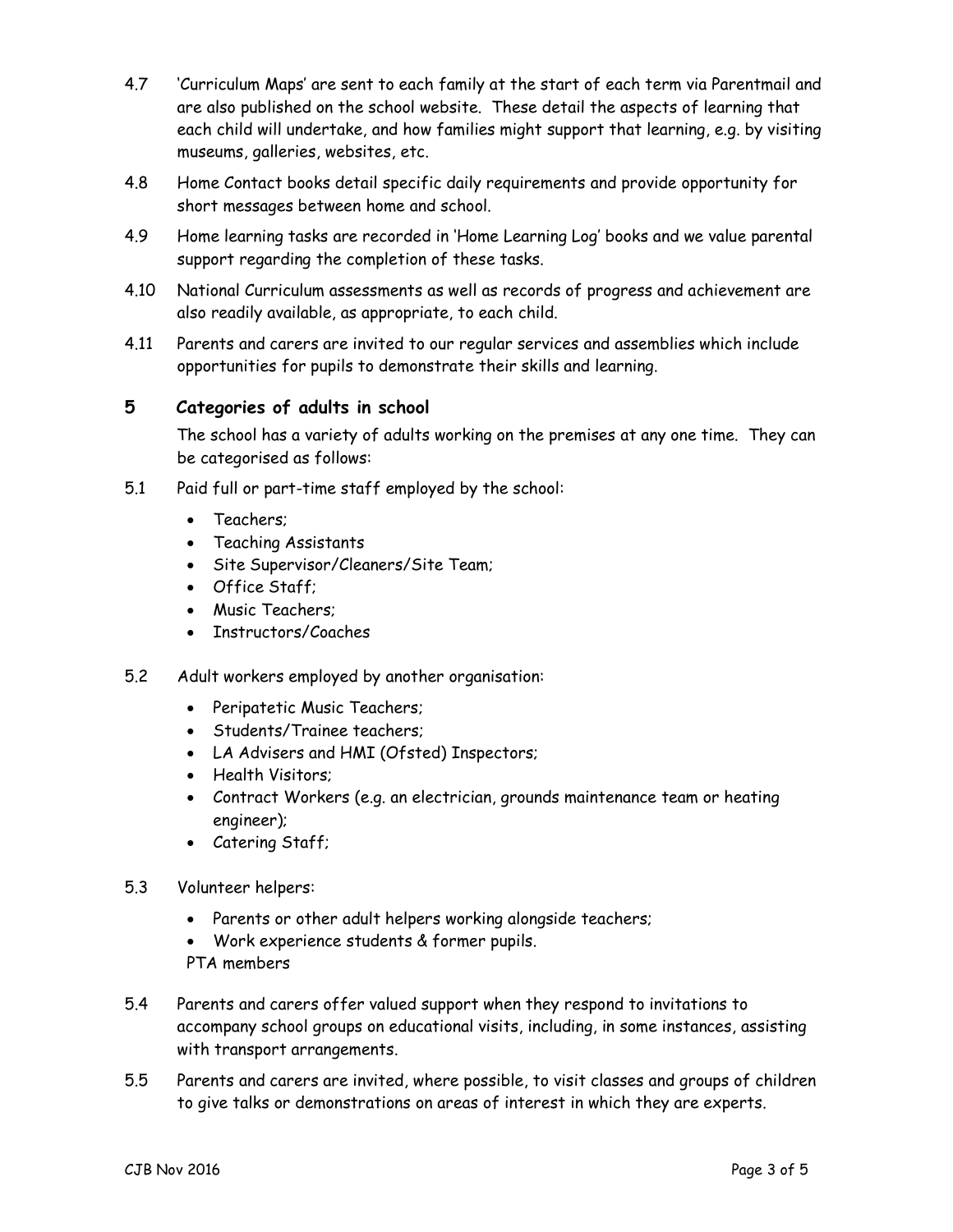- 5.6 The governing body will seek parents who are willing to serve as members of the school governing body. These will be elected by other parents and carers. Parent governors represent the views of parents and carers.
- 5.7 We value the work of the Lamberhurst St Mary's PTA. This body of parents/carers/friends of the school and school staff works voluntarily to organise events and raise money for the school.

### 6 Volunteer Helpers

- 6.1 It is necessary to organise a personal background check called a DBS Check on any person who will be working with children in school on a regular basis, prior to that person's involvement.
- 6.2 The school does not organise or co ordinate the transportation of children in private vehicles for offsite events. Parents are asked to arrange this between themselves and inform the school of their child's arrangements.
- 6.3 All helpers are asked to sign in and sign out of school when visiting, for security reasons.
- 6.4 All helpers working with children in class are asked to check the purpose and details of the activity, before commencement, by talking with the teacher.
- 6.5 All helpers are asked to inform the school in advance if possible, should they be unable to attend school at a prearranged time.
- 6.6 All helpers will be reminded of the confidential nature of their work in school.
- 6.7 The Headteacher has the authority not to accept the help of volunteers if she believes it will not be in the best interests of the children.
- 6.8 Volunteer helpers support the school in a number of ways, including:
	- supporting individual and small groups of pupils;
	- hearing pupils read;
	- helping with classroom organisation;
	- helping with the supervision of children on school trips;
	- helping with group work;
	- helping with art or subjects involving other practical activities.
	- giving additional support at lunchtimes

#### 6.9 Volunteer helpers are not allowed to do the following activities:

- take responsibility for the whole class;
- change very young children, or supervise them changing without a class teacher/TA present;
- supervise children engaged in PE or other specialist activities without a class teacher/TA present;
- take children off the school site without a member of staff in charge unless it has been agreed by the school with the child's parent/carer.
- The responsibility for the health and welfare of the child remains with school staff at all times.